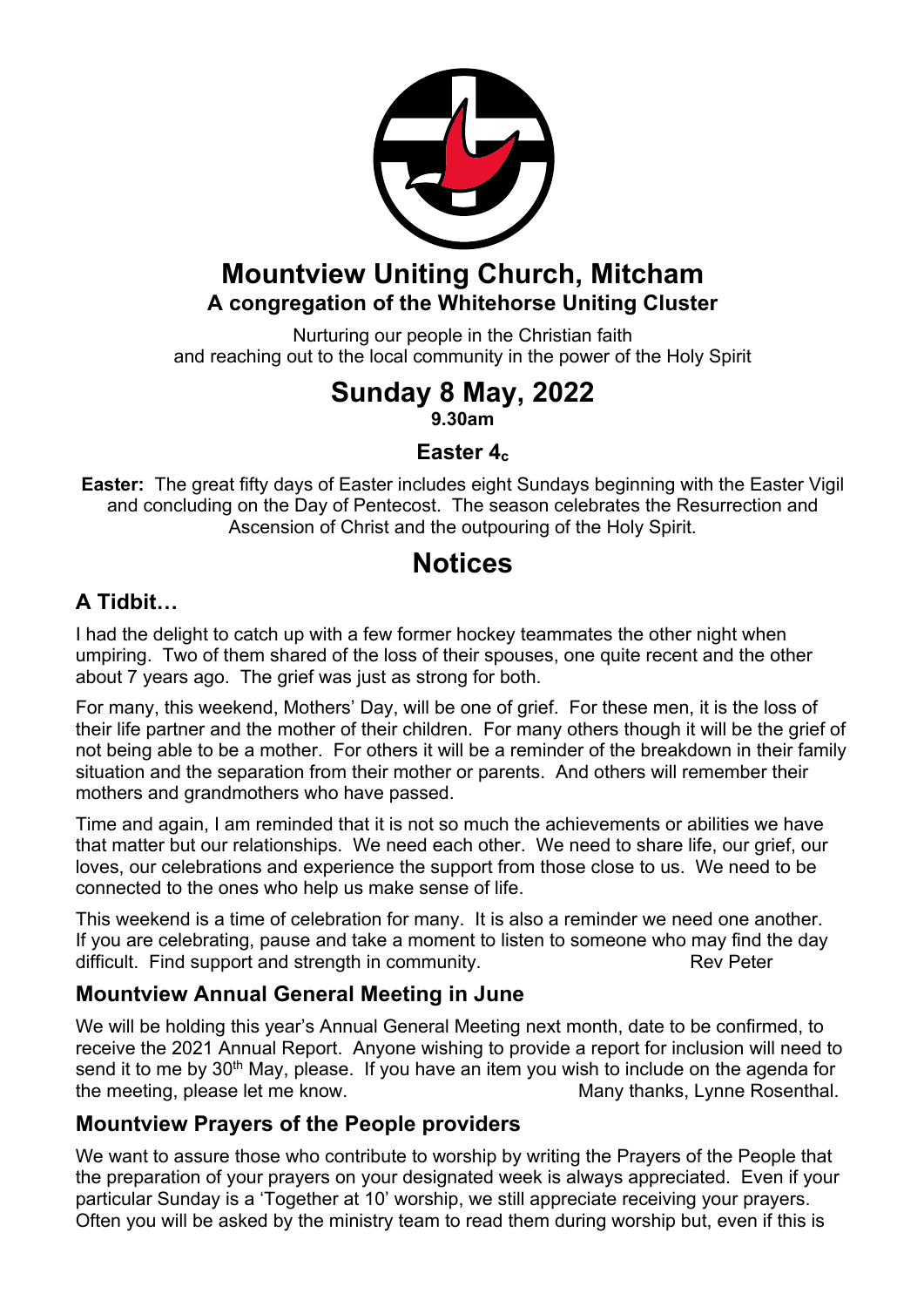not the case, they are usually used in the written worship resource circulated to all Cluster congregations for that Sunday. Occasionally, there may be a reason why this is not the case, but generally, we rely on receiving them and we are very grateful for your time in preparing them.

We also wish to advise that we have brought forward the time for receiving the prayers by a few hours. We would appreciate **receiving them by midday Thursday, please,** to the same 'multi-media' email address. You will be working to the same new deadline as the ministry team and we feel that this will greatly help our coordination and preparation of the worship resources. With thanks and appreciation, Lynne Rosenthal, Geoffrey Willis.

#### **Tech Learn and Share – Mobile phones**

Out of our last Tech Learn and Share session, several people asked to have another session. Some of the group want to do more on sending and receiving text messages as well as taking and sending photos. Put in your diary then Tuesday  $10<sup>th</sup>$  May, 3pm and come along to the Forest Hill church to learn and play with your phones. If you missed our last session, no matter. Come along anyway. The same state of the state of the state of the state of the state of the state of the state of the state of the state of the state of the state of the state of the state of the state of the stat

#### **Centre 81 and the Police Care Packages**

Prior to Covid 19, our congregations, facilitated by Centre 81, gave very generously to the packages that the Police provide to needy families, and lonely singles. We have been asked again this year, if we would be willing to participate. Of course, the answer is "Yes!"

The packages are received with appreciation and graciousness, and it a wonderful way to express our Outreach into the Community. Our plan is that all food that is placed in the Centre 81 basket by the front door will be part of our collection.

If you would prefer to shop for items gradually, put them aside, until near the date for collection, they may then be brought to Church, or delivered to Centre 81 on Tuesday & Friday mornings, between 10.00 a.m. and 12.00 noon, or alternatively, if you let Jill know, she will be very happy to collect them.

We will collect food until June 12th, so that we may then prepare the bags, and have them ready for June 20th.

#### Suggested items:

- For the kids: Books, colouring books, pencils, games, lollies, soft toys etc.
- Food and toiletries: coffee, tea, canned fish, canned fruit, spaghetti/baked beans, canned meals, pasta and pasta sauce, noodles, sweet/savoury biscuits, long life milk, soup, long life custard, jellies, vegemite/jam/peanut butter, toilet paper, tissues, toothpaste, soap, hand sanitiser, deodorant.

We hope that together, we may make a difference.

Thankyou from the Committee at Centre 81

#### **Vision for a Just Australia**

The Justice and International Mission Cluster of the Synod has produced a Federal Election resource which poses important questions to ask about the policies of candidates standing for election. There is also a document calling on all parties and candidates to commit to integrity reforms.

People who were at any of the three cluster churches last week received a printed copy. **The documents are attached to this Noticesheet's email**, and printed copies are still available.

#### **Kids Hope Corner**

Friday 6th May, was our Annual Kids Hope Pizza Lunch. In some ways it is an extra special occasion ... a Celebration of ten years of the FHUCA Kids Hope Program at Burwood Heights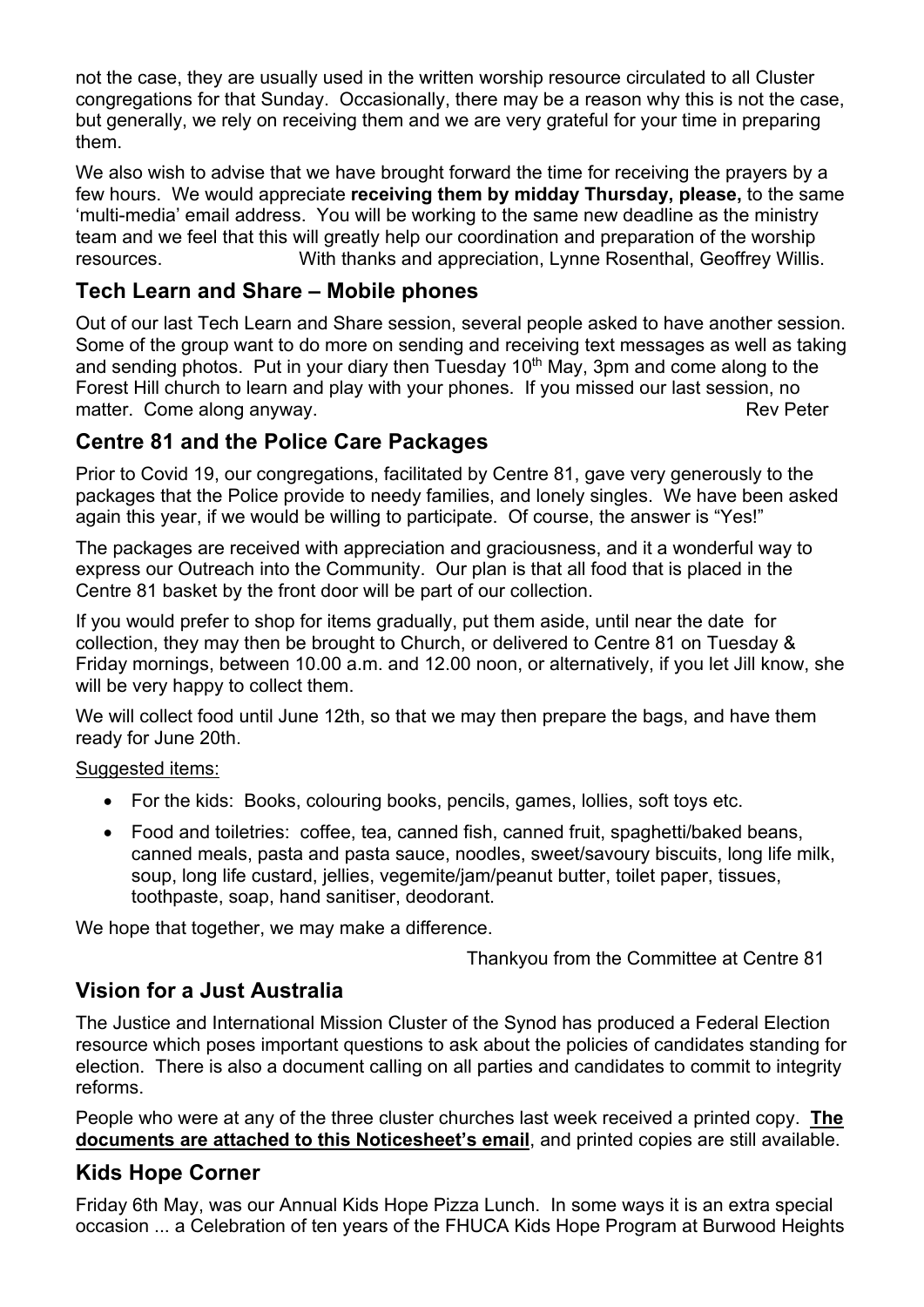P.S. It is special too as two retired mentors are joining us to catch up with children they mentored in the past. At this lunch all the kids and their mentors are joined by their teachers, the Principal, and any family members who accept our invitation. The kids really love this event that just couldn't happen in COVID lockdowns. So it was a lovely surprise when a kid, who graduated a few years ago, asked if she could come with her mum to share the day with her youngest sister, now in grade 6. Very special relationships are built over time between the kids and their mentors, and this can have a lasting impact on them both. It is great that Lorraine and Kay are going to join us!

## **Worship Roster**

**This Sunday 8 May:** Daniel Farnsworth Peter Cox (VF) Colleen Rowe (F) David Rowe (Lead Steward)

**Next Sunday 15 May:** (To be announced) Margot Kemke (FC) Jill Kidd (FC) David Rowe (FC) Denyse Ward (VFC) John Cosstick (Lead Steward)

## **Lectionary Readings**

**This Sunday 8 May:** Helen Jackson Acts 9: 36-43 Psalm 23 Revelation 7: 9-17 John 10: 22-30

**Next Sunday 15 May:** Darren Cram Acts 11: 1-18 Psalm 148 Revelation 21: 1-6 John 13: 31-35

## **Prayer Cycles**

'Prayers of The People' authors are asked to try submitting by **Noon Thursday** to multimedia@mountview.unitingchurch.org.au as this assists our ministry & worship resource teams

**This Sunday 8 May:** Margot Kemke

World: India, Pakistan, Sri Lanka Ecumenical: Crossway Baptist, Burwood East UCA: Camberwell, South Camberwell Gospel Hall, Kingswood College

**Next Sunday 15 May:** Geoffrey Willis

World: Bangladesh, Bhutan, Nepal

Ecumenical: St Edward's Anglican, Blackburn South

UCA: Canterbury (Balwyn Road), Canterbury (Highfield Road); Uniting's Lentara

## **Lawn Mowing**

May: Peter Cox and Kelvin Ward

## **Whitehorse Cluster Ministers Contact and Availability Details**

| <b>Rev Peter Cannon</b><br>Email: revpeterc@gmail.com | 0434 310 862 | Sunday - Thursday                          |
|-------------------------------------------------------|--------------|--------------------------------------------|
| Rev Tina Lyndon Ng<br>Email: tinaalyndon@gmail.com    | 0423 715 590 | Sunday, Tuesday – Thursday (flexible days) |
| <b>Ministers on call</b>                              | 0403 225 257 | <b>Fridays and Saturdays</b>               |

## **Mountview Contacts**

| On-Call Minister:                 | M: 0403 225 257                            |
|-----------------------------------|--------------------------------------------|
| Centre 81 Outreach Ministry: Jill | Call & Collect. Ph: 9873 1726              |
| Multi-media: Rob                  | multi-media@mountview.unitingchurch.org.au |